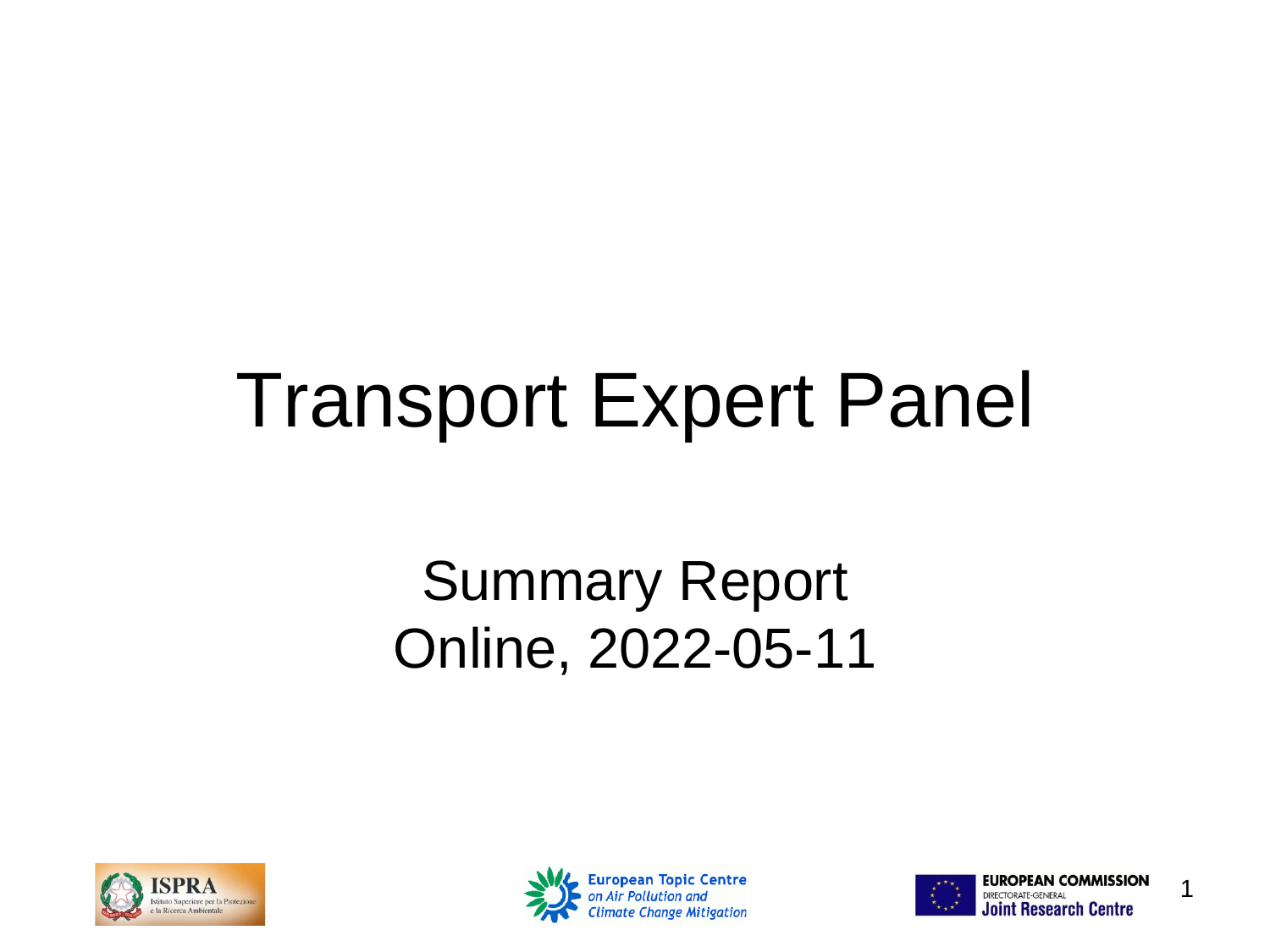## Agenda

| <b>Welcome</b>                                      | <b>Chairs</b>                     |
|-----------------------------------------------------|-----------------------------------|
| Developing EU policy and impacts on road vehicles   | <b>Georgios Fontaras (EU/JRC)</b> |
| A tool to inventory airport management emissions    | <b>Christian Dana (SITA)</b>      |
| New developments on AEIG transport chapters         | <b>Giorgos Mellios (Emisia)</b>   |
| <b>MILE21 Platform for emissions from transport</b> | <b>Giorgos Mellios (Emisia)</b>   |
| Other news and interesting projects                 | <b>All</b>                        |
| <b>Discussion - Feedback</b>                        | <b>All</b>                        |
| 2022-2023 workplan                                  | <b>Chairs/all</b>                 |
| <b>Meeting end</b>                                  |                                   |





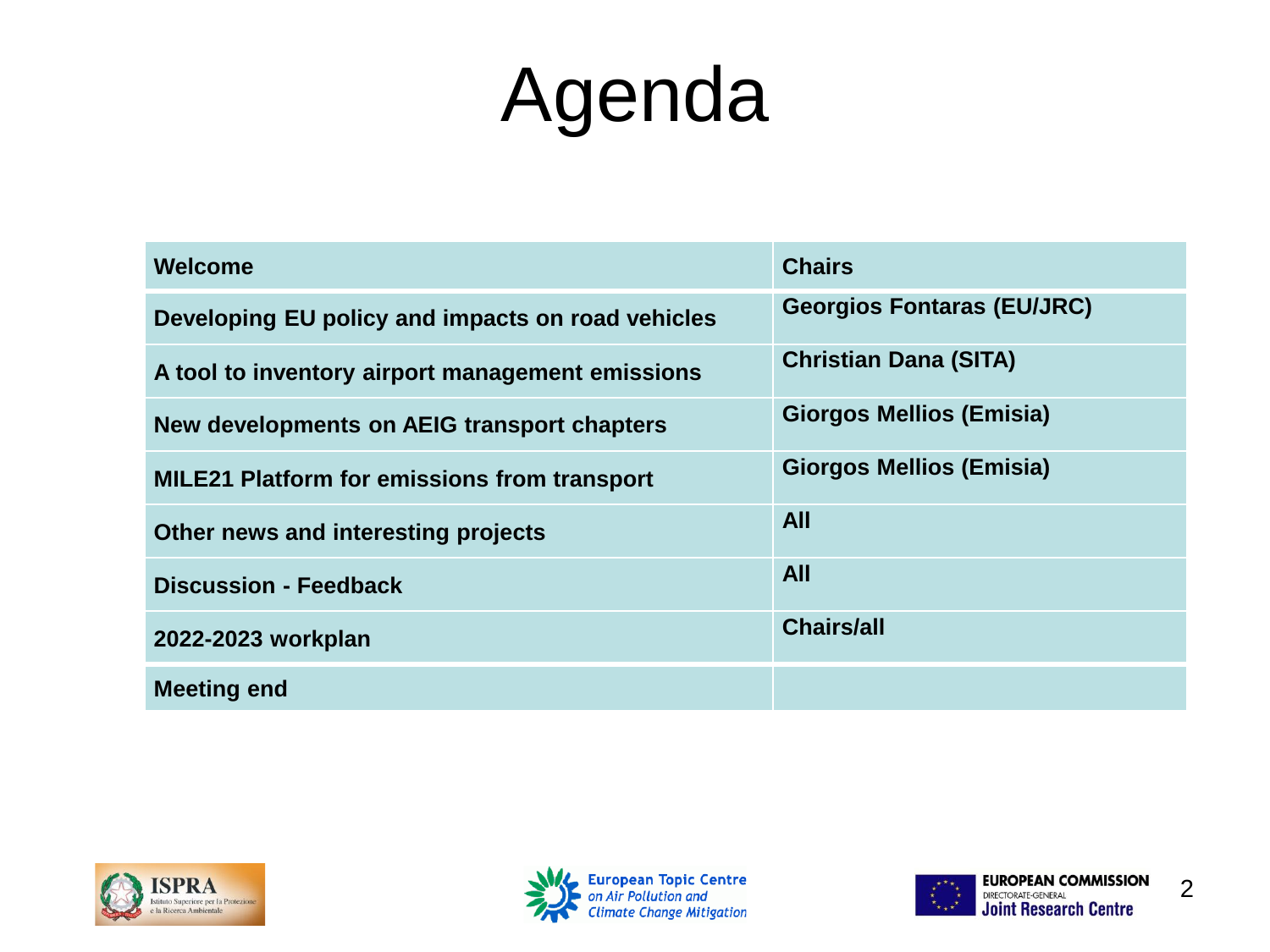# Progress in WP 2021-2022

| Item                                                                                                                       | <b>Responsible</b> |
|----------------------------------------------------------------------------------------------------------------------------|--------------------|
| Review/revision of non-exhaust PM EFs (PM2.5 over PM10) from brake (tyre) wear                                             | ETC/Emisia         |
| Review/revision of emission degradation functions light duty vehicles                                                      | ETC/Emisia         |
| Review/revision of Euro 6d EFs in light of new RDE measurements and the Euro 7<br>exercise (evap + cold start)             | ETC/Emisia         |
| Proposal for Euro 7 EFs (for projections)                                                                                  | ETC/Emisia         |
| Update Euro 6 LPG Emission Factors - work on CNG (PCs&Buses) is ongoing and could<br>be also introduced in the next update | Innovhub/ETC       |
| Support work on BC EF revision                                                                                             | <b>TEP</b>         |
| Review/update of Hg emission factors for vehicles/vessels                                                                  | <b>VTT/SYKE</b>    |
| Promote revisions required in the NRMM chapter                                                                             | <b>TEP Leaders</b> |
| COPERT revisions (any requests ? - please contact us)                                                                      | ETC/Emisia         |